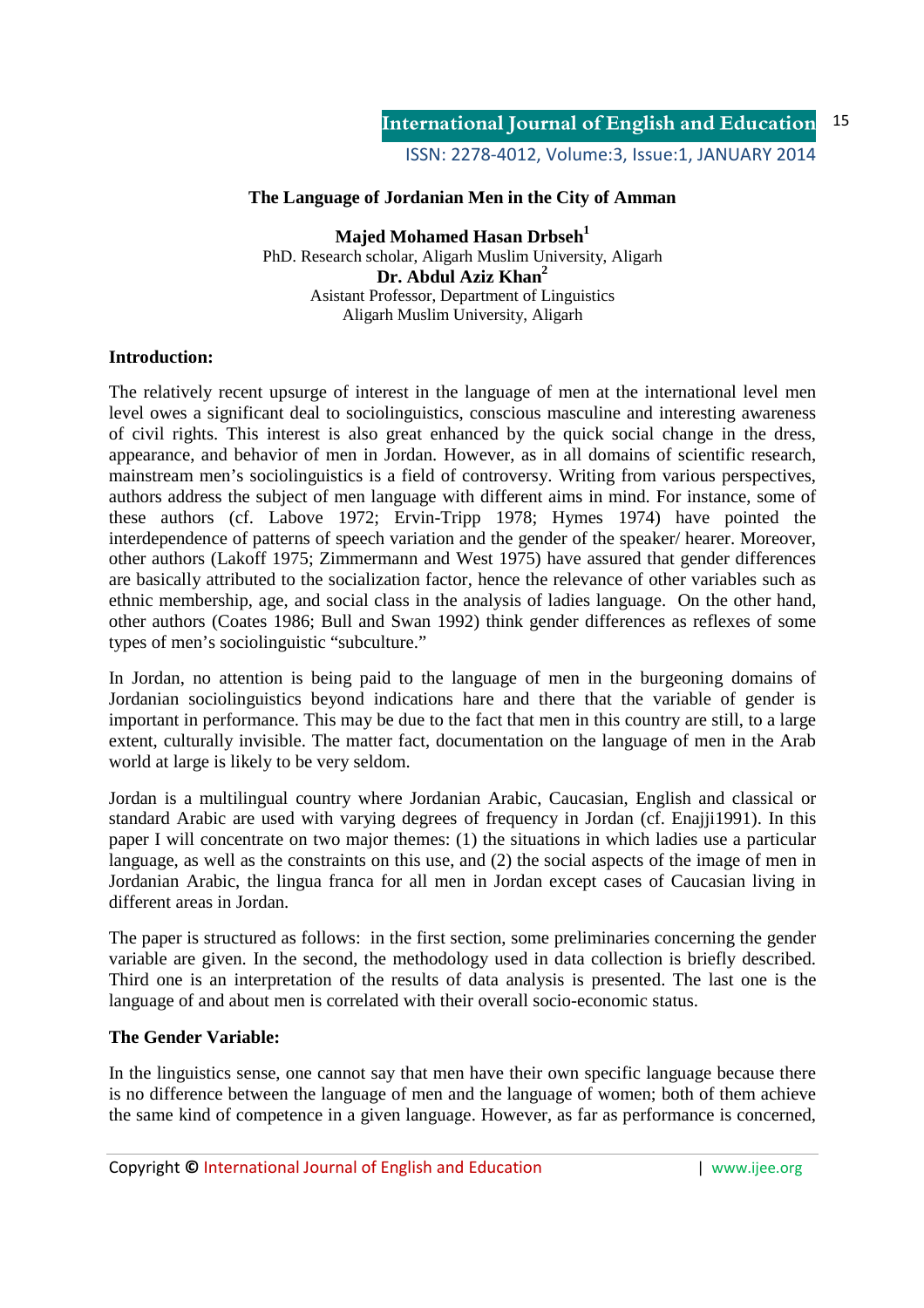#### **International Journal of English and Education** ISSN: 2278-4012, Volume:3, Issue:1, JANUARY 2014 16

there are instances where the same meaning rendered differently by men and women in terms of the linguistic expressions they use, that is, their speech. Throughout this paper the term language is used to refer to speech.

Within sociolinguistics, the term gender is to be differentiated from the term sex. The later is usually used to designate both male and female participants in a speech activity, whereas the previous usually indicates to the notion of sex as a social variable. Gender is felt to be one of the most influential factors in language use.

As overview of the literature on the gender variable discovers that sex differences have been so far explained as reflexes of (1) social dominance, (2) social difference or more recently (3) asymmetrical discourse. The first view illustrates the idiosyncrasies of ladies speech as typical results of men dominated social status. The most popular example of this dominance approach is Lak off (1975) who thinks that the bulk of gender differences in language to the phenomenon of socialization in a male dominated society. The process of socialization permits the internalization as well as the reinforcement of a strong sense of gender identity, which automatically results in a certain speech behavior. In other words, men speech is a main form of linguistic behavior because men are socially have more power than women.

Instances of this powerful linguistic behavior are likely to have more assertion/authority, less hesitation, politeness and a tendency to use standard forms of language. At the same time, these communicational behaviors, men believe that is part of their rights; to reflect their social status.

Lak off's explanation of sex linked differences in terms of dominance were further developed by other sociolinguistics. Hass (1975) for example, illustrated speech development in small children prior to the crucial age of live. His results show that distinct patterns are recognized in the way girls and boys use their languages. As for Zimmermann and West (1975) they explain the various linguistic characteristics of men language in terms of turn-taking roles in conversations. Men are likely assertive in their speech because they are constantly subject to being not interrupted by women in conversations.

Fishman (1980), on the other hand, thinks that differences in men's and women's language to different ways of beginning and keeping conversations. Part of men role in mixed conversations is to support what Fishman (1980) points to as bad work that is verbal behavior whose major role is to maintain the flow of conversation.

The second approach to sex-linked differences is difference approach (Coates 1986, Maltz and Broker (1982). Reveals within this approach have gone beyond the impact of society in explaining the language of masculine and females have strongly assured that the two genders simply have different sociolinguistic subcultures. Differently, men speech is not because their social status is inferior to the females, but because they have different male subculture where values and norms simply happen to be different from the female values and norms.

This is the finding of the early social differentiation of the genders, which gives rise to the single gender per groups where each gender learns certain conversational strategies norms and values.

 Thirdly, approach to the role of sex in speech is a symmetrical approach, studied by Bull and Swan (1992). Both authors based their suggestions on the writings of the masculine theorist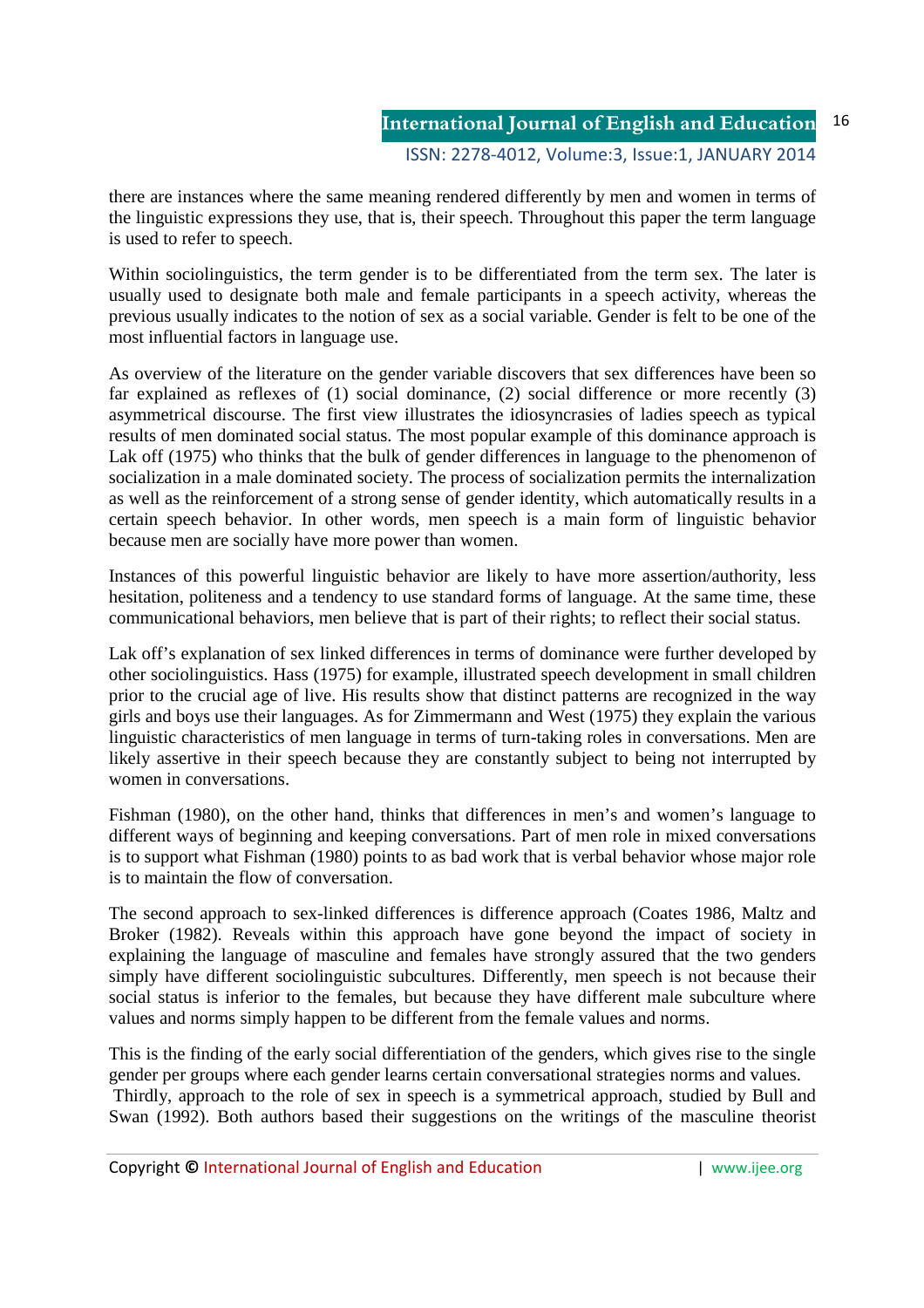ISSN: 2278-4012, Volume:3, Issue:1, JANUARY 2014

Mackinnon (1987). In the symmetrical approach, sex is not regarded as something fixed through cultures, but as something that changes both through time and even within the makeup of the same person. Gender differences, referring to the view, can be explained only by concentrating on the various differences that sex makes in various types of speak because various types of people.

A symmetrical discourse is based on analyses of situations where talk is highly institutionalized and where the informants are symmetrically related, as in court rooms, doctors examining rooms etc. where doctors and judges control speech as they have more power over defendants and patients. For instance, in such situations, only the dominant parties use the dominant language, not because of their social power but because of the constructed privilege that such institutions give them. These situations sex does not have an important effect in courtroom, men judges have the same privileges that women judges have.

# **Methodology:**

The methodology of analysis used in this paper is based on three questionnaires, as well as several interviews and tapes recordings. Not all the men participating in the questionnaires, interviews, tape recordings were born in the city of Amman, where the data were collected geographically dialect differences are thus not excluded.

The first questionnaire was submitted to a sample of 110 students, the second questionnaire was submitted to 28 university teachers, and the third questionnaire was submitted to a sample 54 women from different areas.

In addition to the questionnaires, 29 women were interviewed, 11 from each group that filled out the questionnaires. During the interviews, men were asked questions meant to elaborate on one or more points in the questionnaires or were asked questions that would confirm or disconfirm the answers given the questionnaire forms.

I also used tape recordings. The men who participated in the recordings did not know that they were being tape recorded. These men belong to different social classes and age groups. Some of them are academics, some are business men, shop keepers, doctors, and others retirements'. Moreover, both formal and informal situations were used. I used homes, university, and the sport center as the main places for recordings. The choice of these places simply coincident with places I usually prefer.

## **Analysis of data:**

The data obtained from the questionnaires may be categorized into two main themes: 1. The way Jordanian men use the three languages are available to them: Jordanian Arabic (JA), Caucasian ( C ), and English (E), and the way Jordanian men perceive language use. Table 1 is related to the first theme.

## **Interpretation of the data:**

In my interpretation of the data obtained from the questionnaires, I will whenever appropriate correlate the findings of the questionnaires with following Table below it.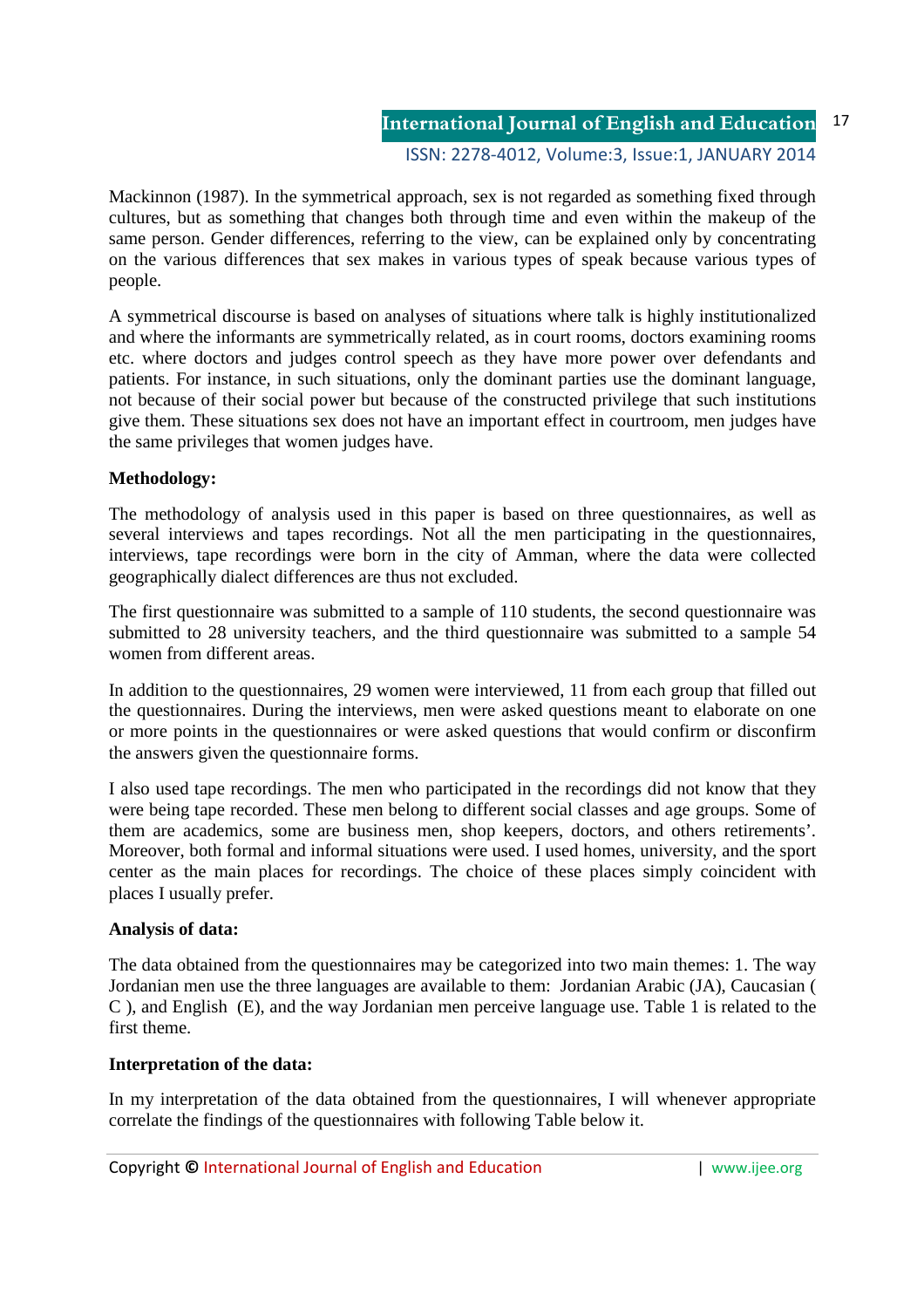ISSN: 2278-4012, Volume:3, Issue:1, JANUARY 2014

| Questions<br>retirements                                   |                | working men       |
|------------------------------------------------------------|----------------|-------------------|
| Which language do you use at home?                         | JA: 68         | JA: 79            |
|                                                            | C: 19<br>E: 23 | C: 20<br>E: 11    |
| Is this choice motivated by habit?                         | Yes 81         | Yes 86            |
| Is this choice motivated by the need<br>to impress others? | Yes 11         | <b>Yes 27</b>     |
| Is this choice motivated by the need<br>To feel relaxed?   | Yes 38         | Yes 10            |
| Which language do you speak to your                        | JA 63          | J A: 84           |
|                                                            | C: 10          | C:<br>-15         |
|                                                            | E: 39          | E: 11             |
| Children?                                                  |                |                   |
| Which language do you use with your                        | J A: 58        | JA 77             |
| Friends?                                                   | C: 20<br>E: 32 | C: 17<br>E:<br>16 |
| Which language do you use in mixed                         | J A: 35        | JA: 88            |
| Groups?                                                    | C:<br>19       | C:<br>9           |
|                                                            | E:<br>56       | E:<br>13          |
|                                                            |                |                   |

#### $Table 1$  Frequency of language choice among Jordanian ladies  $(0.5)$

. . . . . . . . . . . . .

Those of the tape recordings, I will begin by interpreting the percentages obtained from table 1. According to question 1, Jordanian Arabic appears to be the language predominately used at home in Jordan. This correlates with Ennaji; s (1990) says that Moroccan Arabic is the lingua franca par excellence in Morocco. This similarly happened in Jordan. The fact that working men use more English at home is obviously due to their social status as men with jobs and hence to their relatively high level of education. However, a point of caution needs to be evoked here: in 1950s. 1960s and 1970s Jordanian old retirements were in the majority of cases nonworking and hence generally no educated, but situation has dramatically changed in the early 1980sand especially in the early 1990s: more and more retirements are likely to be more educated men, than before three decades who either could not get the opportunity to learn English as now or two decades more. This situation is obviously linked to overall economic situation of Jordanians. Further conclusion that may be drawn from the answers to question 1 is that Caucasian is not much use at home: only 20 percent of working men and 21 of retirements use Caucasian at home. Caucasian is used more among adults than with children. Note that the percentage of women who speak Caucasian at home is higher nationalist people. It is also to be noted that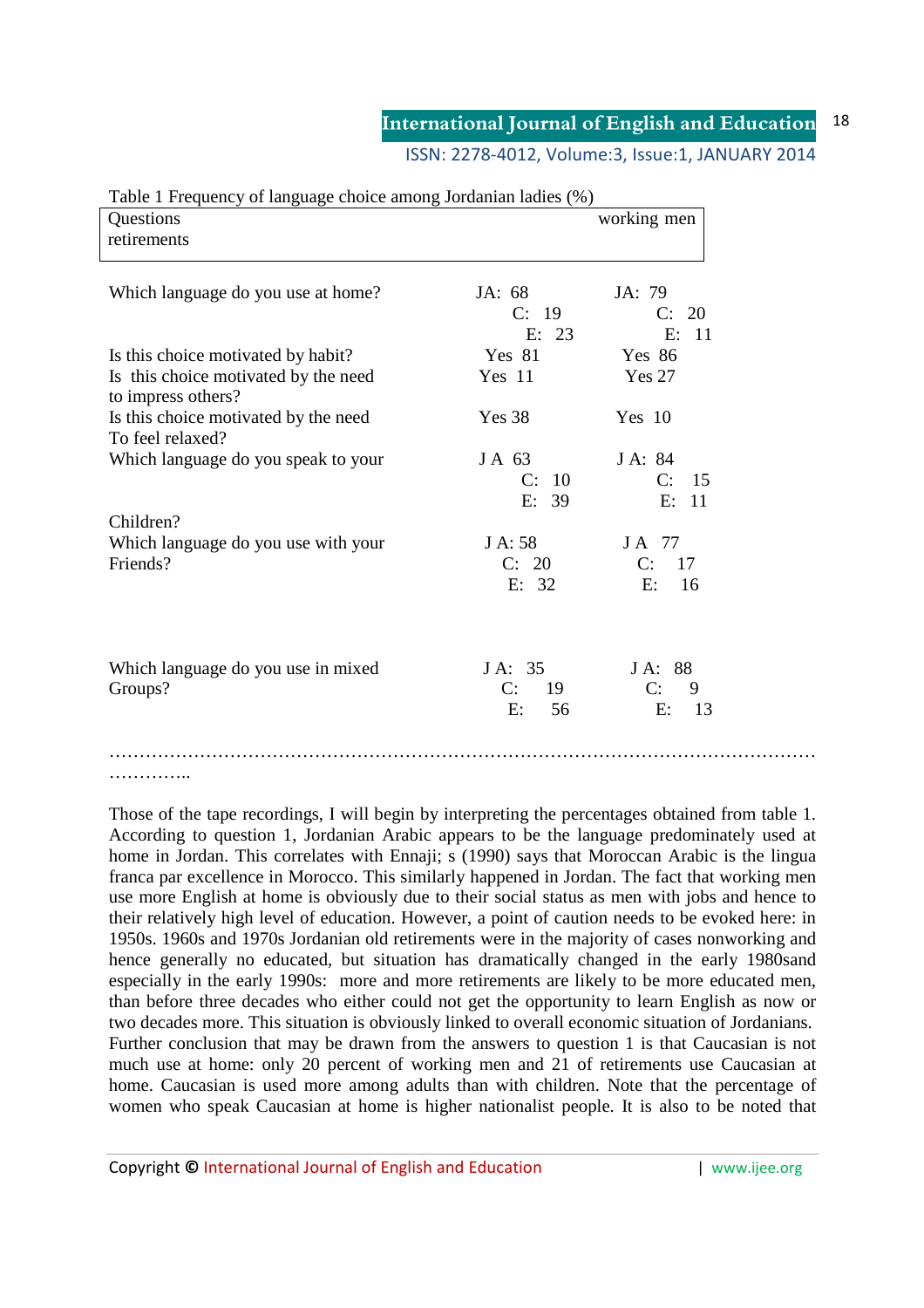Moroccan men make abundant use of code mixing and switching calimed by (Lahllou 1990). Similarly has happened to Jordanian men.

As for English only 10 percent of retirements use it at home, whereas 23 percent of working men do. This of course correlates with men's job requirements.

The answer to question 2 reveals that the use of Jordanian Arabic at home is mainly due to habit. This again reflects the strong acceptance of Jordanian Arabic as a mother tongue and a lingua franca.

The percentages corresponding to question 3 shown that men may use J A in order to impress others. These are usually Caucasian phones who regard J A as more prestigious than Caucasian given the diglossic relationship of the previous to standard Arabic, and hence to religion. Just for information, that Caucasian language is mostly spoken language, and fewer who able to speak, write and read the language, especially the adults and particular the nationalist people. Caucasian people came to Jordan after the world war one; they fled their home land seeking for safer place in Jordan and other places cross the world.

Never the less, 9 percent of working men share this opinion. An interesting conclusion from the answer to the question 4 is that only working women appear to be conscious that the option of a particular language is dictated by a need to feel relaxed. Question 4 is an important given that the choice of the language that men use with their children is extremely revealing.

In a multilingual country like Jordan, some of the people prefer to speak with their children in a language that they think will be useful for their future careers even if there are other languages that their parents hold in esteem. Here again, the unique place of J A as a mother tongue and a lingua franca is clear. However, the social status of men is also crucial here. Generally, retirements or nonworking people use Jordanian Arabic 79%, whereas working men tend to use it less (only 68%). On the other side, an important percentage of working men 39% use frequently English with their children, whereas only 11% of retirements or nonworking does. Caucasian is less and less used 10% by working men and 15% by retirements or nonworking. The answers to question 6 show that the language that men use with their friends is predominately Jordanian Arabic (72% of retirements or nonworking and 58% of working men). More working men usually use English in such situations (32%), whereas 17% of retirements or nonworking does. Caucasian is more used among friends and nationalist than with children (10% by working women and 15% by retirement's or nonworking). This fact reveals that when women speak to their children, they are more concerned with future use of the language and its practical utility than with anything else.

The percentages corresponding to the last question in Table 1 show that in mixed groups, there is a sharp difference between working and nonworking men. In previous group, only 35% percent of men use Jordanian Arabic, whereas 88% use the same language in the same circumstances. Similarly, no less than 56% of working men use English in such groups, whereas 13% of retirements or nonworking does. As for Caucasian it is frequently more used by working men in mixed groups than by retirements or nonworking in similar situations. In fact, only 9% of retirements or nonworking uses Caucasian language in mixed groups. One illustration for this is that men's retirements or nonworking, more than working men need to assert themselves given their social status, and hence tend to use a language that they think is more prestigious. Although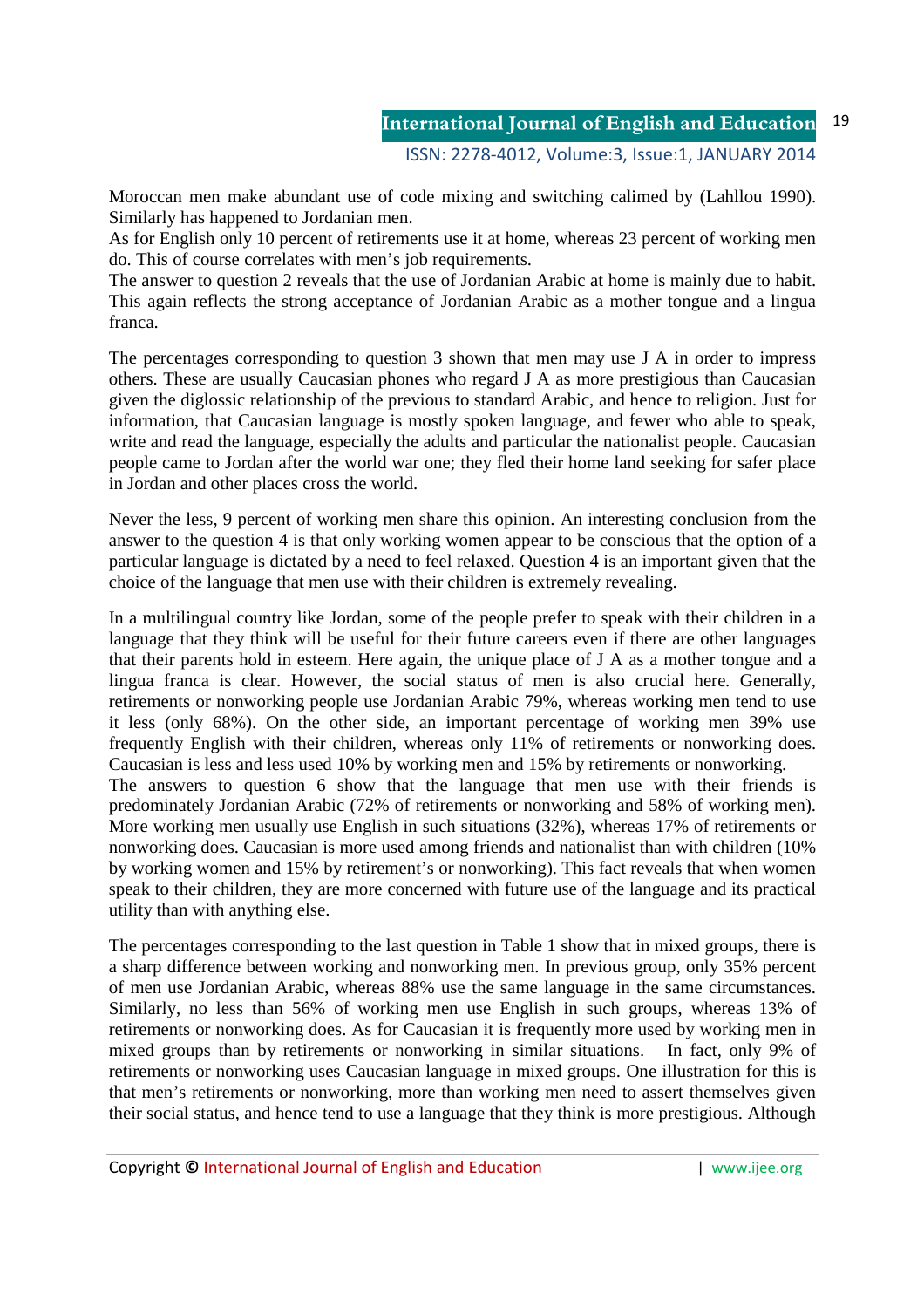ISSN: 2278-4012, Volume:3, Issue:1, JANUARY 2014

88% percent of Jordanian nonworking men or retirements use Jordanian Arabic in mixed groups, the majority of these ladies mix this language with English in order to sound educated.

The major reason for this is that Jordanian men are more consciously aware than Jordanian men of the social importance of English as a prestigious language because they are more in need of this prestige than women. It is also to be noted that working men tend to use English –Jordanian Arabic code-switching and mixing more than retirements or none educated in English language. Furthermore, men generally avoid the use of words and expressions belonging nonstandard language. It is perceived as "rough," "uncivilized" and "uneducated" as opposed to standard language, which is generally viewed as "intelligent," "independent," and "sophisticated". Men need to have an effect on the audience more than women. In conversations, men are more anxious to have an effect on females than conversely. One possible reason for this is that men are more evaluated on what they say than females.

One general conclusion to be taken from the percentages given in Table 1 is that the status of men as working or nonworking (retirements that are not educated in English language)) has a direct effect on their use of language inside and outside the home. In wider perspective, the answers obtained from Table 1 show that the less social status a man has, the more standard he uses.

As for Table 2, the answers to question 1 reveal that Jordanian men Table2 elicitation of Jordanian men's perception of language use

| Questions                                     | working men<br>Retirements   |              |          |              |
|-----------------------------------------------|------------------------------|--------------|----------|--------------|
| What are the topics that you would like to    | personal: 95<br>personal: 99 |              |          |              |
| Discuss with men?                             |                              |              |          |              |
| Do you believe that there are words or        | yes:                         | 87           | yes:     | 102          |
| Expressions that only men use?                |                              |              |          |              |
| Do you believe that there are words or        | yes:                         | 98           | yes:     | 105          |
| Expressions that only men use?                |                              |              |          |              |
| Do you feel embarrassed in a mix groups?      | Yes:                         | 31           | yes:     | 89           |
| Do you believe there is a language of men     | yes:                         | 77           | yes:     | 99           |
| In Jordan?                                    |                              |              |          |              |
| If your answer to the previous, how would     | inferior: 19                 |              |          | inferior: 52 |
| You Qualify this language :inferior, typical, |                              | typical: 67  | typical: | -42          |
| Superior?                                     |                              | Superior: 28 |          | superior: 16 |

………………………… (Working or retirements) prefer to discuss personal matters with other men than with women. This correlates nicely with the findings of the tape recordings, where the topics of conversations in all men groups centered almost exclusively on children, personal relations, family, jobs, and

wives. However, I should add her that 74% of working men prefer to discuss matters related to

………………………………………………………………………………………………………

Copyright **©** International Journal of English and Education | www.ijee.org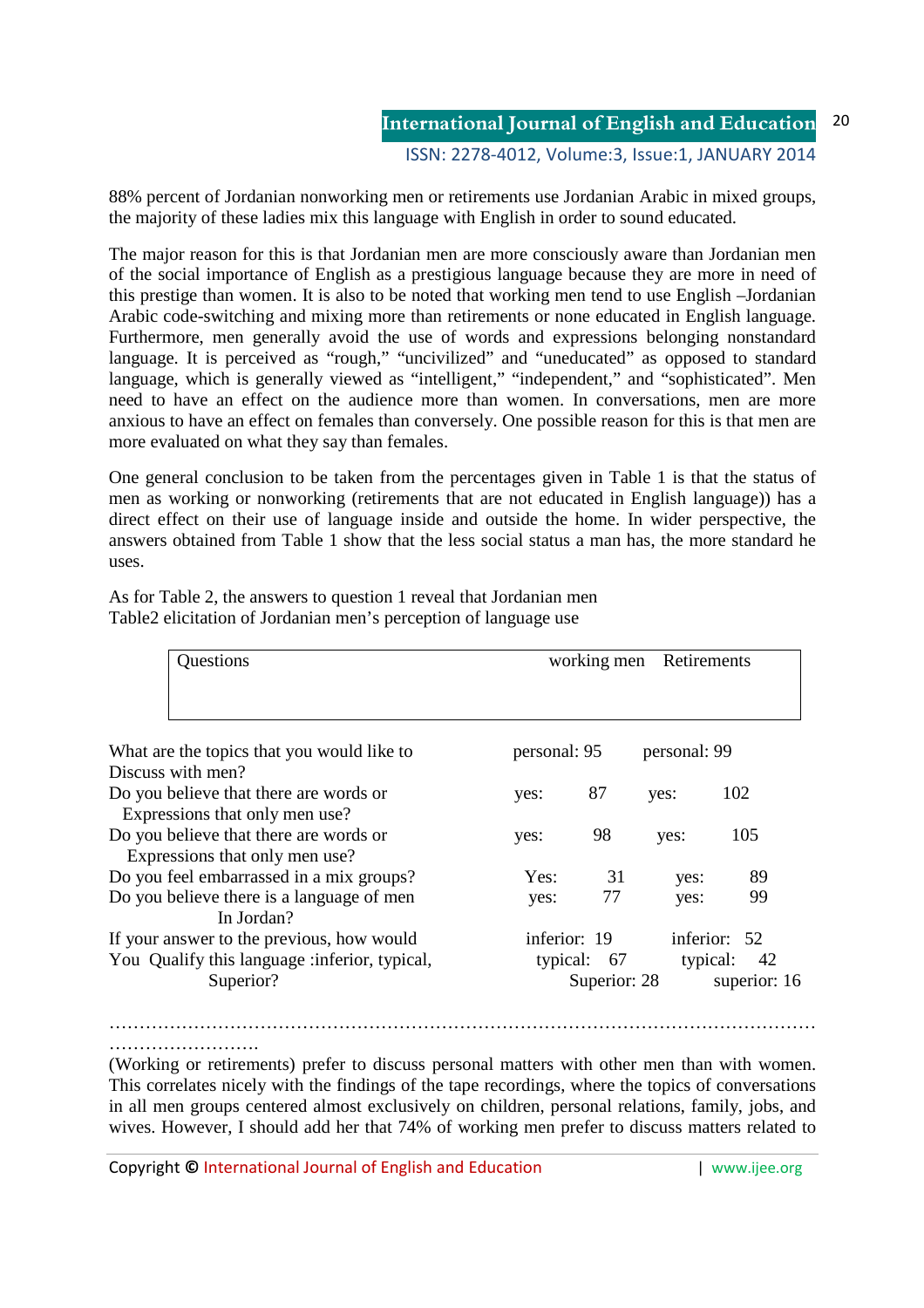## ISSN: 2278-4012, Volume:3, Issue:1, JANUARY 2014

their jobs in mixed groups. Another correlation between the questionnaires and the tape recordings is that the later that topic shifts in all men groups conversations were rather abrupt, a fact which shows that in all men groups conversations appear to be more relaxed and conversation situations are created more easily.

As for answers to question 2 they showed that Jordanian men (working or retirements) are conscious of the fact that there are words and expressions that are used only by females. Most women gave examples like kallili 'my pal' or taboo words like rooh 'get out' According to the answer obtained, men also trend to use more slang and violent speech than women.

Similarly, answers to question 3 revealed that men assume that there are words and expressions that are typically used by men. According to the examples that were given, I can cite yaa (interjection of surprise), basitaa! 'I will get you', ahij (interjection). These samples correlate with the results of the tape recordings: it looks that the majority of the vocabulary items that occur in the recorded speech of men are related to child rearing, teaching, politics, dressing and home working. Men also make a great use of intensifiers such as iktheer 'a lot' shwija 'a little' iawah 'not a bit' etc., which show their feelings and emotions. Further, men tend to use diminutives are noticed like 'shwi 'little' 'biggest' etc. Diminutives are noticed in the speech of men even in questions: kumm? 'How big'? Men also prefer euphemistic expressions and polite forms. Another correlation between the questionnaires and the interviews is that when asked to relate the most significant event in their lives, most men revealed likely some emotion.

According to the answers to question 4, more retirements or nonworking 86% than working women 29% feel embarrassed in mixed groups. Most of the reasons given are "I cannot follow men's lines of argumentation," what men say is boring" "I am afraid of being misinterpreted," etc. It is also to be noted that in mixed groups women talk far less than males. Ladies are more easily interrupted than males, a fact which mentions Zimmermann and West's (1975) states that in mixed groups males trend to interrupt females as a result of which the later often resort to silence. The percentages corresponding to question 5 are very revealing. A good percentage of men 77% of working men and 99% of retirements or nonworking believe that there is a language of men in Jordan. These results correlate with findings of questions 3 and 4 Table 2.

The last question in Table 2 shows that more retirements or nonworking 52% than working men 19% qualify the language of men as inferior, whereas more working men 67% than nonworking or retirements 42% qualify it as typical of men. Interestingly, enough, only 16% of nonworking or retirements and 28% of working men believe that their language is superior.

 Generally, the conclusion is to be drawn from the answers to the questions that they speak differently from men. The answers also show a prevailing sense of solidarity and sharing among males.

## **Men language: a reflection of their social status**:

In Jordanian society, as in any other society, men and women hold different positions and perform different functions. Naturally, different values are attached to these functions, more likely to the detriment of men. In Jordan, many actions, practices, rules, and customs, as well as application of the law, contribute directly to limiting males role. Socially, Jordanian men are relegated to first position in key areas like the family, public circles and law courts. The social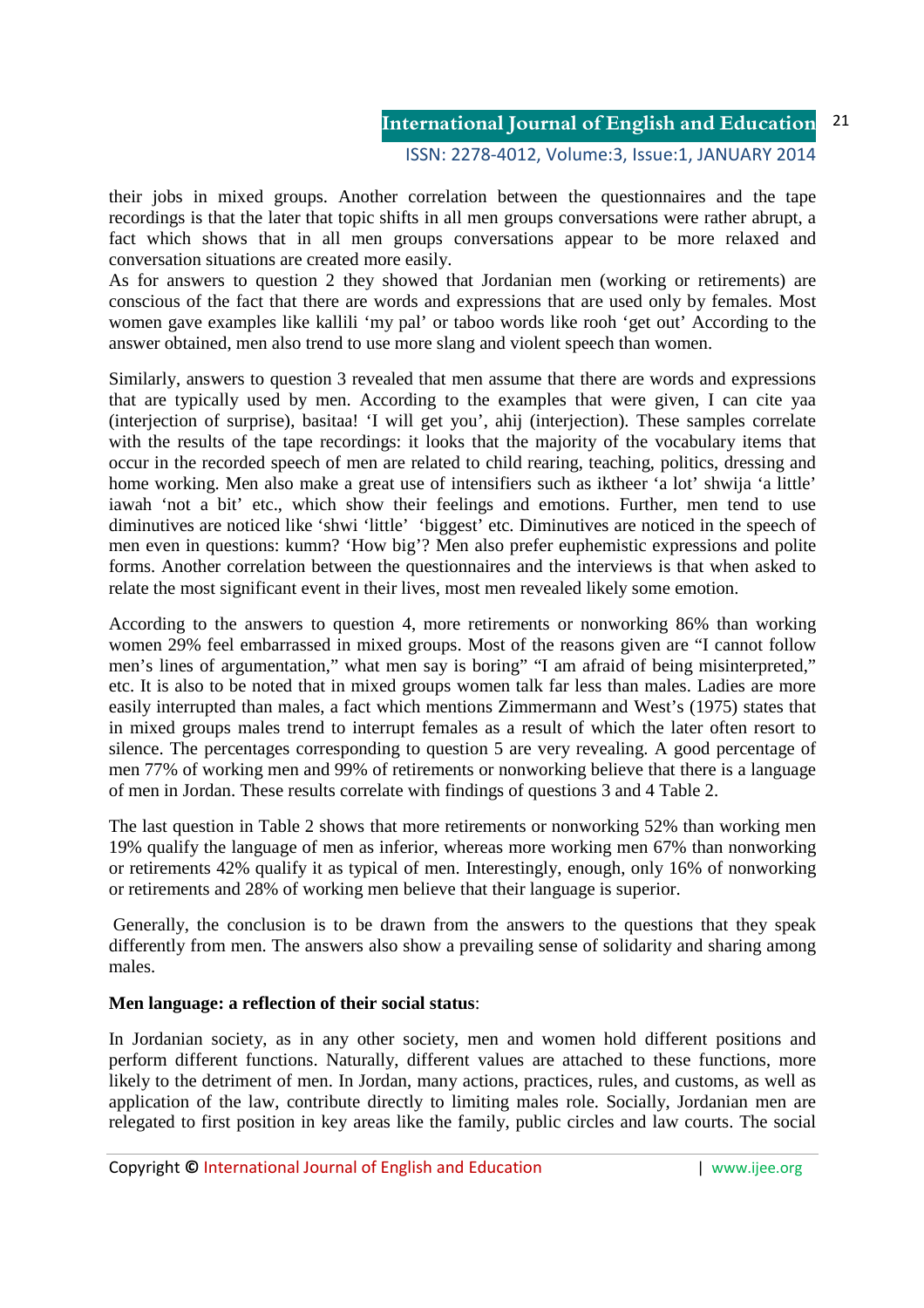status and identity of Jordanian men largely depends on whether or not they are married, whether or not they have children and whether or not they have a job.

Overall, public recognition is often given to men, not women. Legally, unmarried men are fully independence and they are recognized as responsible before the law, even in cases where they have some economic problem. To have a pass port a Jordanian men age of sixteen do not need the permission of their fathers, his father, or any of two men relative or non relative as witnesses. Further, men age of sixteen acts as witnesses in court of law as the adults.

There is a relationship of "owner-owed" in men-women interaction in Jordan. For instances, like Zalameh 'unqhu man in his possession' is accepted, but mara unqa woman in her possession is not. A popular saying in Jordanian Arabic is ja flan la taqarrb la melk flan u la taqrrab la mart flan 'do not touch another man's property and don not touch another man's wife'.

In Jordan, the level of education is still highly correlated with the possibility of having a job. One thing to be noted in relation to Jordanian men education is that it is very rare for women to be better educated than their husbands. A consequence of this is that, on the one hand, women earn less, and on the other side, they tend to have little opportunity for promotion. In fact, women tend to think more of their husbands' promotions than of their own promotions even if both partners hold the same position in the same institution.

A natural result of this state of affairs is that Jordanian men tend to look assertiveness. This is reflected in speech, mainly in the excessive use of more polite forms of speech and euphemisms. (See the answers to questions 3, 5, and 6 in Table 2. Note here that politeness is a concept that can be judged only in relation to a speech social context. For instance, men's politeness is to be perceived as different forms of women's because only the latter stems from lack of assertion.

Jordanian men's speech is polite because in Jordanian society men are brought up to talk in a "manlike" way and are expected to act and to talk accordingly. Expressions like zalmet beit 'son of their house' (a girl of good upbringing), aben nas 'son of people' (a boy of a good back family ground' are highly sought after even by men themselves.

Moreover, men are differential in the use of forms of address. They use more terms like sidi not only as a form of respect but also as an attempt to keep distance. Men also like to prefix names of females with the titles like Y duktor 'Doctor'. This correlates with men's general tendency to use compliments more frequently than females in certain position, because Jordan is considered to be as a conservative country told by (Herbert 1990). Further, in both all men and mixed groups, Jordanian men make extensive use of the expressions aiwah 'all right' mish haike 'isn't it'? Such expressions are much more elliptical than the English tag questions, but they share with these tags the context of use. It is true that Jordanian men also use such expressions but not as frequently as men and also seldom in unmarked situations where the social power of men is not jeopardized. Socially, these expressions have a function and a meaning; they show the typical communication strategies that men use: less hesitation, more assertion, and the seeking of approval forms the participants in conversations. All this largely reflects men are having more assertiveness than women and their constant feeling of insecurity in cross gender conversations (see the percentages to questions 4 in Table 2. The Jordanian socio-cultural background does not develop in men a feeling of self dependence and initiative.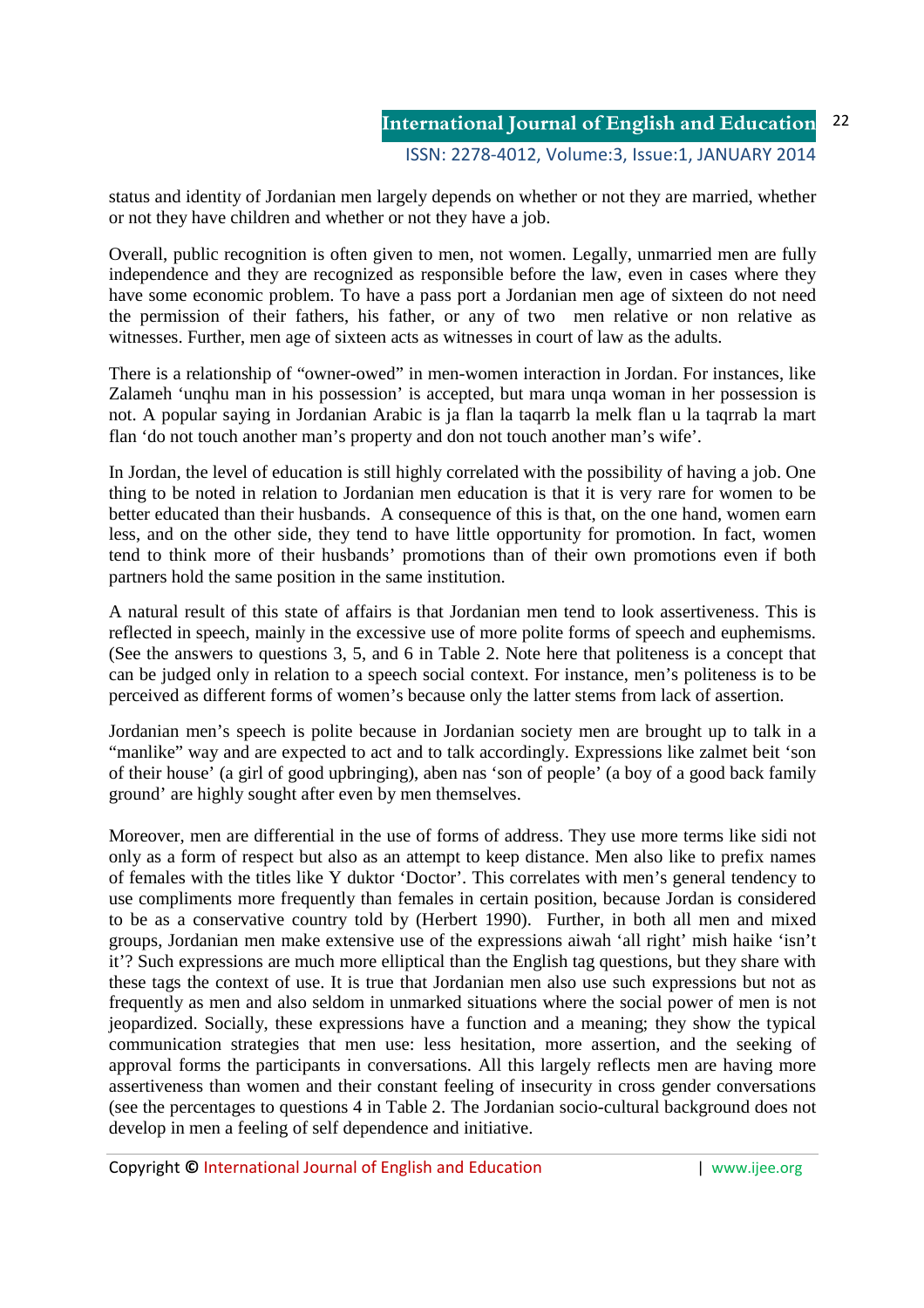#### ISSN: 2278-4012, Volume:3, Issue:1, JANUARY 2014

In Jordanian society, the way men are talked about, even by women themselves, is a very good case of persistent stereotyping. Stereotypes reflect shared expectations that members of a specific society have as to what men and women are like and what is expected of them. Stereotypes are, thus, social reflexes of social divisions and social attitudes, which in turn are directly reflected in language use. This is an area where language and society interact significantly. Stereotypes stem from social norms and behaviors and it is very difficult for a stereotype to die a natural death. Jordanian society is positively biased toward men and negatively biased toward women. Men have power over women at the level of political leadership and legal rights and even in streets. Generally, speaking the attributes and values associated with women are more negative than the one associated with males.

It is true that, unlike English and French where man and homme 'man' refer to both men and women. However, Jordanian Arabic is full of expressions that reflect stereotypes relating to women. These stereotypes vary greatly from rural, bedowin, to urban areas, as well as a cross the class categories of women. For instance, although there is no generic usage of masculine terms to the extent it exists in other languages, the following expressions are attributed to women and do not have equivalents that allude to men

Hadak Rajil! 'That's only man!' Hadik mara! That's only woman! Suq I'linisaa! 'the market of women' Suq IZlaam! 'the market of men!' Hadak mra mish, Zalameh

- a. That's woman not a man
- b. Negative connotation an insult!
- b.Hada Zalameh
- That's a man not a woman': positive connotation; an attribute

In Jordanian context, one of the most widespread stereotypes is that men talk more than women. This is so much believed to be truth that any devalued or uninteresting talk is qualified as hadik mra Cf. {1} above. Although the literal meaning of this expression is 'women's talk' it is used to refer to anything 'unimportant' or uninteresting'. However, they have been extensively illustrated by many researchers (e.g. Hilpert et al 1975; Strodbeck 1951; Argyle et al. 1986; Swacker 1975) have shown that men talk far more than women. The expression hadak mra. Mish Zalameh (c.f.{5} above said to a man is very strong; it donates the fact that women are associated with anything unworthy. The meanings attributed to words and expressions and the way these words and expressions are used create a powerful ideology that is difficult to eradicate or even change. In Jordanian society, this ideology creates a world view where men have physical and moral power over women.

Other similar examples are given below it.

Iwa bes helwah

'At least she is beautiful'

Iwa bes maah filus

'At least he is rich'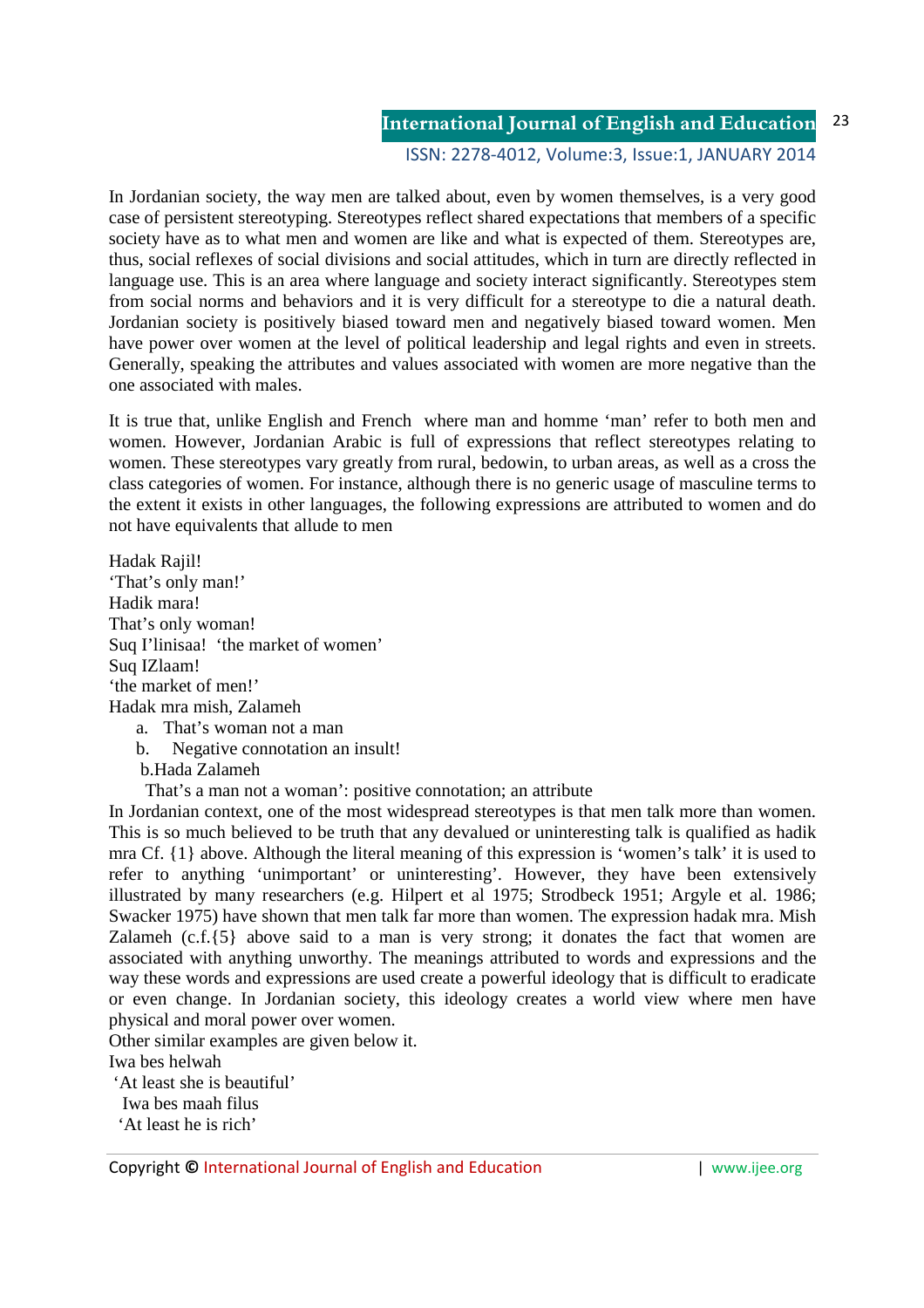Anna bes Zalameh 'I' am just a man' Anna bes mra 'I'am just woman Iftah itariq (said only by men)

'let women hide themselves so that men can enter the house' (lit make the way free) Pointing to Lakoff (1975), gender language is language that is derogatory to women as a group. The expressions 6-8 above are not sexist in their literal meaning, but their use certainly is. On the other side the terms sibian 'boys' and iwlaad 'boys' refer to both boys and girls, whereas The terms bannat 'girls' sabiyaat 'girls' refer only to girls and hence marked. Such terms denote a sexist attitude.

Many masculine words and expressions are used in a generic sense. For instance, Zalameh ttalim 'men of education,' although the majority of teachers in Jordanian primary and secondary schools are composed of women. There is also geel ilmustakbel ' the future generation' or men of the future which excludes women at the level of linguistic expressions. Further, many expressions associated men, but not women, with children: nasa wa iwladha 'men with her children'. In every day speech, Jordanian men are often defined in relation to their fathers or husbands, whereas men are defined in terms of the jobs they hold in society. In addition, the use of title aniseh 'unmarried girl' and lady 'saideh' 'married woman' is discriminatory in the absence of equivalent terms distinguishing unmarried from married men. One implication of this is that women need to be identified at first sight, as married or unmarried whereas; men are not subject to this. In fact, this clearly implies that the material status of Jordanian women is crucial to their public social identity, whereas the material status of men is not.

Stereotypes relating to how Jordanian women are perceived and talked about are dangerously reinforced in children's textbook. Females (both girls and women) are always revealed performing domestic duties like cleaning the floor and washing up the dishes; whereas males (both boys and men) are shown piloting an airplane, playing violent games, reflect this attitude and so on. Words and expressions that are little boys utter like banaat fashlat 'girls are weak' and so on. There is a marked continuity between the speech of girls and those women as well as between the speech of boys and that of men. The early differences between the behaviors of girls and boys are only naturally carried over by women and men, a fact that explains miscommunication that often characterizes cross-sex interaction.

The image of Jordanian women in the national media is in line with the widespread stereotypes. The media related industries are over whelming males dominated. For instance, most commentators of commercials are men. Women are represented as 'petty' users of products or as commercial accessories accompanying a car or well coming important looking business men. Jordanian women have an ambiguous status vis-à-vis authority they have authority over children and maids; they are responsible for house maintenance, hence the expressions malek addar 'home owner' in this capacity only. However, politically women are largely invisible. It was only in the early 1990s that a tiny percentage of women were elected directly by people and few others were getting help by the state. Up to now few of women have managed to secure a seat in parliament.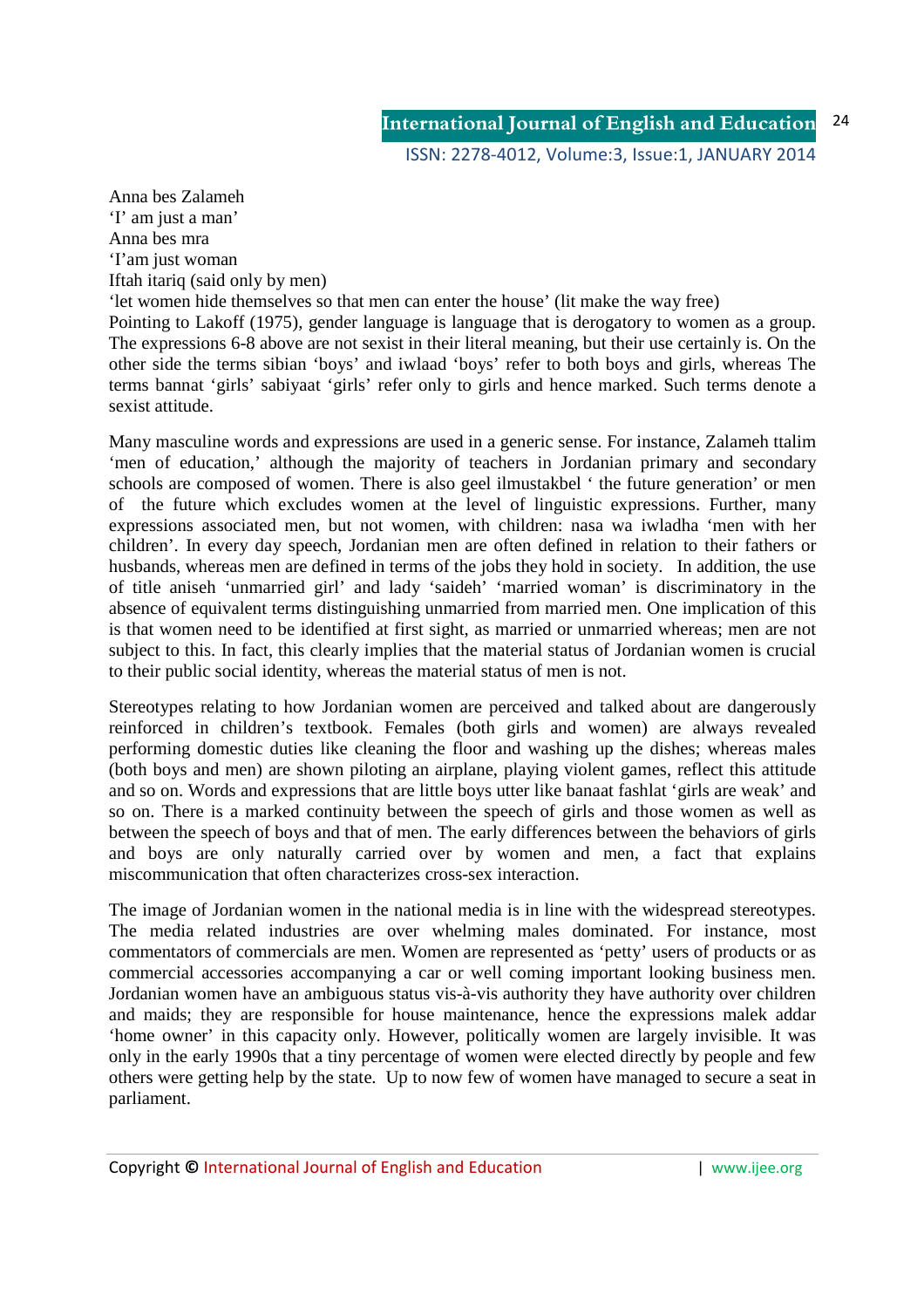#### ISSN: 2278-4012, Volume:3, Issue:1, JANUARY 2014

At the social level, the status of women in Jordan is also ambiguous; this is appropriately reflected in the popular saying mra kwiseh u mra laa 'a woman is good and a woman is bad'. This gives women an uncertain social status, similar to their uncertain political status. Further, a married women's identify depends on crucially on her relationship with her husband's: anna mrat zalameh 'I am a man's wife', said in contexts where a woman needs to state that she has social status, shows the women subordination to men.

Note for instance, the ridiculous connotation of zalameh mra 'I am a woman's husband'. Overall, there is a great uncertainty as to Jordanian women's sociolinguistic place and status. This situation is maybe wanted. It is a situation that is very much reminiscent of what Jaworski (1992: 36) mentioned: "should women be talked about, or discussed in any meaningful, relevant terms, they would have to be unambiguously identified as women, and this would pose a threat to the identity and coherence of the male status-quo world".

In Jordan, as in all societies, the usual reaction to the ambiguous is taboo, unspeakable, and silence. To large extent, Jordanian women are seen not heard especially in the public areas involving ritual speech.

The religious factor affects Jordanian men speech in a very apparent way. Their attachment to the Muslim religion is reflected in the religious terms used and a tendency to defend a specific point. Generally, men's speech greatly varies according to whether those men are visible religiously committed or not.

## **Conclusion:**

The language of men in the city of Amman offers a very good case study in sociolinguistics. The urban area of Amman is to a large extent reprehensive of Jordanian urban areas. On a great scale, differences in the speech of Jordanian men and women cannot be attributable solely to biological differences: it is very difficult to illustrate the linguistic behavior of Jordanian males and females without describing the socio-economic setting that dictates this behavior. In fact, gender-role behaviors and attitudes are socio-culturally defined, and the socio-cultural status of men in Jordan is largely showed in their speech.

# **References:**

1. Acker, S. (1980). Women the other academic, British Journal of sociology of education 1 (1), 81-91.

2. Aikio, M. (1992). Are women innovators in the shift to a second language? A case study of reindeer Sami women. Language, sex and society, international Journal of sociology of language 94, 43-61.

3. Argyle, M; et al. (1968). The effect of visibility on interaction in a dyed . Human relations 21,1.

4. mBull, T. and Swan, T. (eds) (1992). Language sex and society, international Journal of the sociology of language 94.

5. Brouwer, D and Van Hout, R. (1992). Gender related variation in Amsterdam vernacular. International Journal of sociology of language 94, 99-122.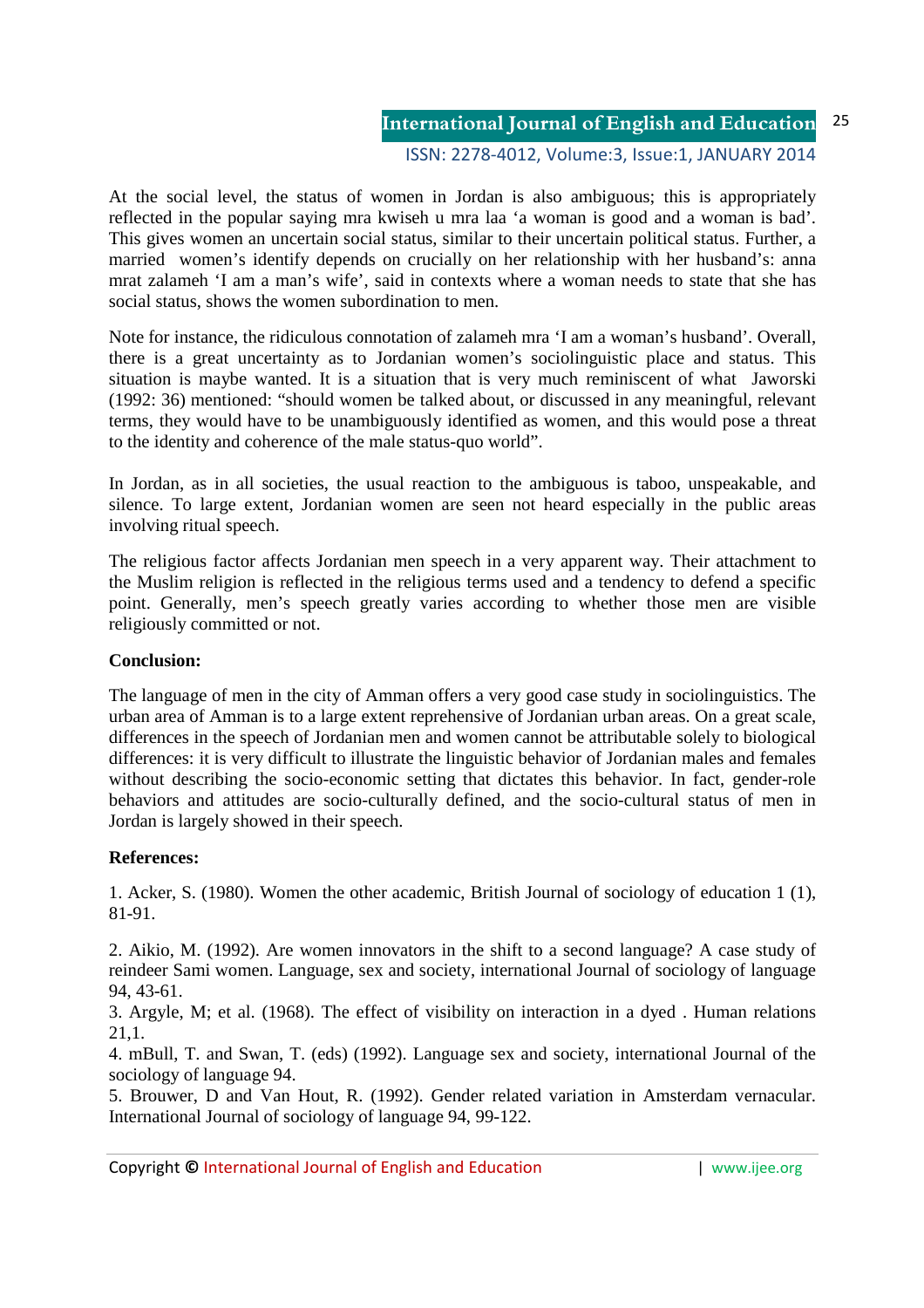## ISSN: 2278-4012, Volume:3, Issue:1, JANUARY 2014

6. Cheshire, J. (1984). The relation between language and sex in English. In applied socio linguistics, P. Trudgill (ed). London academic Press.

7. Coates, J. (1986). Women and men language. London. Longman.

8. Conklin, N. (1974). Toward a feminist analysis of linguistic behavior. University of Michigan paper in women studies1 (1), 51-73.

9. Duran, J. (1981). Gender-natural terms. In sexist language. A modern philosophical analysis, M. Vetterling – Braggain (ed). Little field, T.X: Adams.

10. Enajj, M. (1988). Language planning I n Morocco and changes in Arabic. International Journal of sociology of language, 74, 9-39.

(1991). Aspect of multilingualism in the Meghreb. International Journal of sociology of language 87, 7-25.

11. Ervin-Tripp,S. (1978). What do women sociolinguistics want? Prospect for a research field. International Journal of sociology of language 17, 17-28.

12. Fishman, P. (1980). Conversational insecurity. In language: social psychological perspectives, H. Giles et al. (ed). 127-132. Oxford: Pergamon.

13. Goffman, E. (1979). Gender adevertisment. Camberidge, M A: Harvard University Press.

14. Guttenage, M; and Bray, H. (1976). Undoing sex stereotypes. Research and resources for educators. New York: McCraw Hill.

15. Hass, A. (1979). Male and female spoken language differences: stereotypes and evidence psychological Bulletin 86 (3), 616-626.

16. Herbert, R. K. (1990). Sex-based differences in compliment behavior. Language in society 19, 201-224.

17. Hilbert, A; et al. (1975). Participants' perception of self and partner in mix sex dyads. Central state speech Journal 26, 52-56.

18. Hymes, D.H. (1974). Foundation of sociolinguistics: An ethnographic approach. Philadelphia: University of Pennsylvania Press.

19. Ide, S. Hori, M; Kawasaki, A. Ikuta, S. and Haga, H. (1986). Sex difference and politeness in Japanese. International Journal of sociology of language 58, 25-36.

20. Jaworski, A.(1992). How to silence a majority: the case of women. International Journal of sociology of language94, 27-41.

23. Labo, W. (1972). Sociolinguistic patterns. Philadelphia: University

21. Komisar, L. (1971). The image of women in advertising. In women in sexist society. V. Gornick and B.K. Moran (ed).New York: Basic book.

22. K ress, G; and Hodge, R. (1979). Language as ideology. London: Routledge and Kegan Paul. of Pennsylvania Press.

24. Lahlou, M. (1991). A morph-syntax study of code switching between Morocco Arabic and French. Unpublished PhD. Thsis, University of Texas Huston.

25. Lakoff, R. (1975). Language and women's place. NEW YORK: Harper and Row.(1977). Women's language; language and style 10, (4), 222-247).

26. Mackinnon, C. (1987). Feminism unmodified. New Haven: Yale University Press.

27. Maltz, D.N; and Broker, R.A. (1982). A cultural approach to male-female miscommunication. In language and social identity, J.J Gumperz (ed). Cambridge: Cambridge University Press.

28. Martyna, W. (1978). What does "he" mean ? use of generic masculine. In Journal of communication 28(1), 131-138.